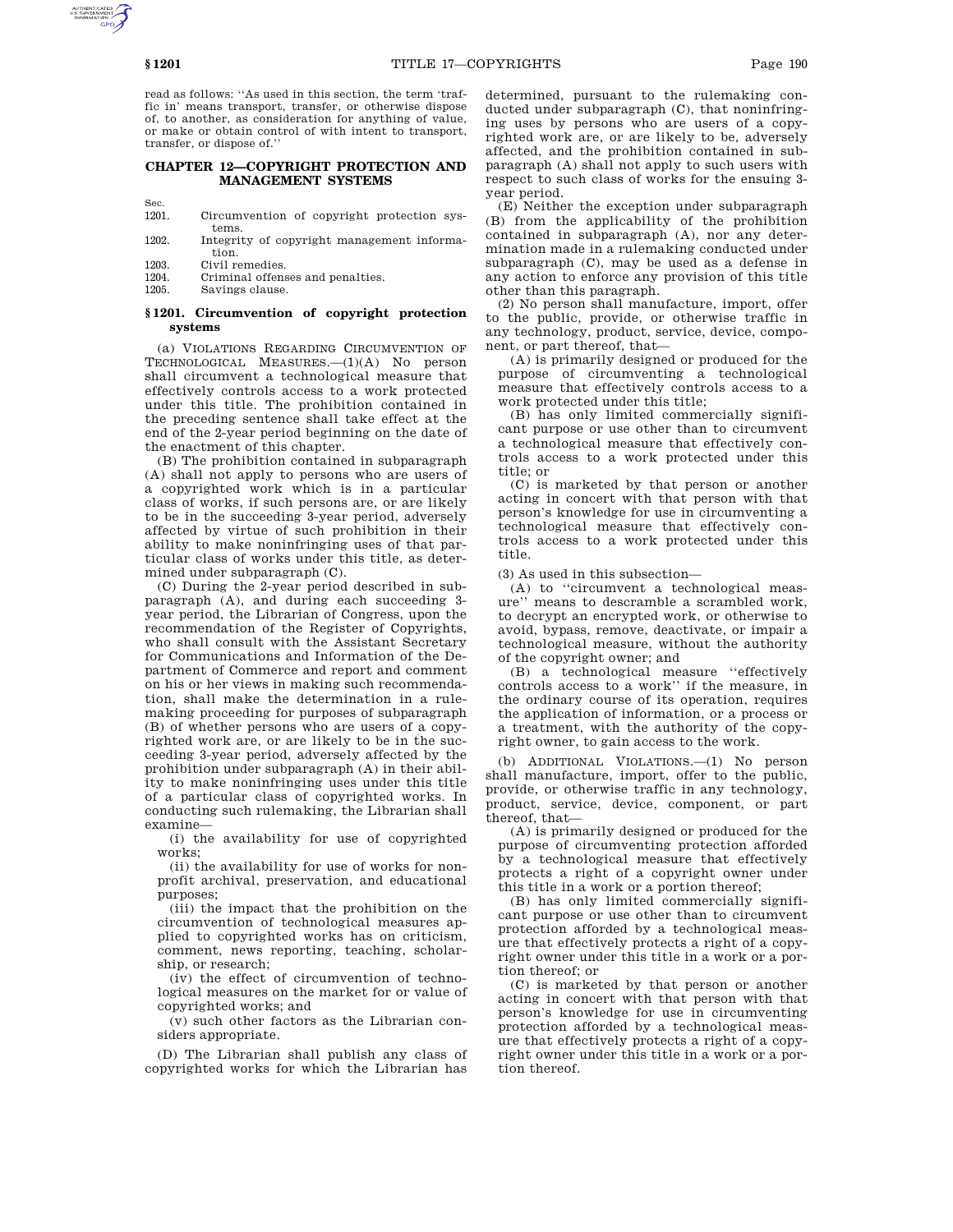(2) As used in this subsection—

(A) to ''circumvent protection afforded by a technological measure'' means avoiding, bypassing, removing, deactivating, or otherwise impairing a technological measure; and

(B) a technological measure ''effectively protects a right of a copyright owner under this title'' if the measure, in the ordinary course of its operation, prevents, restricts, or otherwise limits the exercise of a right of a copyright owner under this title.

(c) OTHER RIGHTS, ETC., NOT AFFECTED.—(1) Nothing in this section shall affect rights, remedies, limitations, or defenses to copyright infringement, including fair use, under this title.

(2) Nothing in this section shall enlarge or diminish vicarious or contributory liability for copyright infringement in connection with any technology, product, service, device, component, or part thereof.

(3) Nothing in this section shall require that the design of, or design and selection of parts and components for, a consumer electronics, telecommunications, or computing product provide for a response to any particular technological measure, so long as such part or component, or the product in which such part or component is integrated, does not otherwise fall within the prohibitions of subsection (a)(2) or  $(b)(1)$ .

(4) Nothing in this section shall enlarge or diminish any rights of free speech or the press for activities using consumer electronics, telecommunications, or computing products.

(d) EXEMPTION FOR NONPROFIT LIBRARIES, AR-CHIVES, AND EDUCATIONAL INSTITUTIONS.—(1) A nonprofit library, archives, or educational institution which gains access to a commercially exploited copyrighted work solely in order to make a good faith determination of whether to acquire a copy of that work for the sole purpose of engaging in conduct permitted under this title shall not be in violation of subsection  $(a)(1)(A)$ . A copy of a work to which access has been gained under this paragraph—

(A) may not be retained longer than necessary to make such good faith determination; and

(B) may not be used for any other purpose.

(2) The exemption made available under paragraph (1) shall only apply with respect to a work when an identical copy of that work is not reasonably available in another form.

(3) A nonprofit library, archives, or educational institution that willfully for the purpose of commercial advantage or financial gain violates paragraph (1)—

(A) shall, for the first offense, be subject to the civil remedies under section 1203; and

(B) shall, for repeated or subsequent offenses, in addition to the civil remedies under section 1203, forfeit the exemption provided under paragraph (1).

(4) This subsection may not be used as a defense to a claim under subsection  $(a)(2)$  or  $(b)$ , nor may this subsection permit a nonprofit library, archives, or educational institution to manufacture, import, offer to the public, provide, or otherwise traffic in any technology, product, service, component, or part thereof, which circumvents a technological measure.

(5) In order for a library or archives to qualify for the exemption under this subsection, the collections of that library or archives shall be—

(A) open to the public; or

(B) available not only to researchers affiliated with the library or archives or with the institution of which it is a part, but also to other persons doing research in a specialized field.

(e) LAW ENFORCEMENT, INTELLIGENCE, AND OTHER GOVERNMENT ACTIVITIES.—This section does not prohibit any lawfully authorized investigative, protective, information security, or intelligence activity of an officer, agent, or employee of the United States, a State, or a political subdivision of a State, or a person acting pursuant to a contract with the United States, a State, or a political subdivision of a State. For purposes of this subsection, the term ''information security'' means activities carried out in order to identify and address the vulnerabilities of a government computer, computer system, or computer network.

(f) REVERSE ENGINEERING.—(1) Notwithstanding the provisions of subsection (a)(1)(A), a person who has lawfully obtained the right to use a copy of a computer program may circumvent a technological measure that effectively controls access to a particular portion of that program for the sole purpose of identifying and analyzing those elements of the program that are necessary to achieve interoperability of an independently created computer program with other programs, and that have not previously been readily available to the person engaging in the circumvention, to the extent any such acts of identification and analysis do not constitute infringement under this title.

(2) Notwithstanding the provisions of subsections (a)(2) and (b), a person may develop and employ technological means to circumvent a technological measure, or to circumvent protection afforded by a technological measure, in order to enable the identification and analysis under paragraph (1), or for the purpose of enabling interoperability of an independently created computer program with other programs, if such means are necessary to achieve such interoperability, to the extent that doing so does not constitute infringement under this title.

(3) The information acquired through the acts permitted under paragraph (1), and the means permitted under paragraph (2), may be made available to others if the person referred to in paragraph (1) or (2), as the case may be, provides such information or means solely for the purpose of enabling interoperability of an independently created computer program with other programs, and to the extent that doing so does not constitute infringement under this title or violate applicable law other than this section.

(4) For purposes of this subsection, the term ''interoperability'' means the ability of computer programs to exchange information, and of such programs mutually to use the information which has been exchanged.

(g) ENCRYPTION RESEARCH.—

(1) DEFINITIONS.—For purposes of this subsection—

(A) the term ''encryption research'' means activities necessary to identify and analyze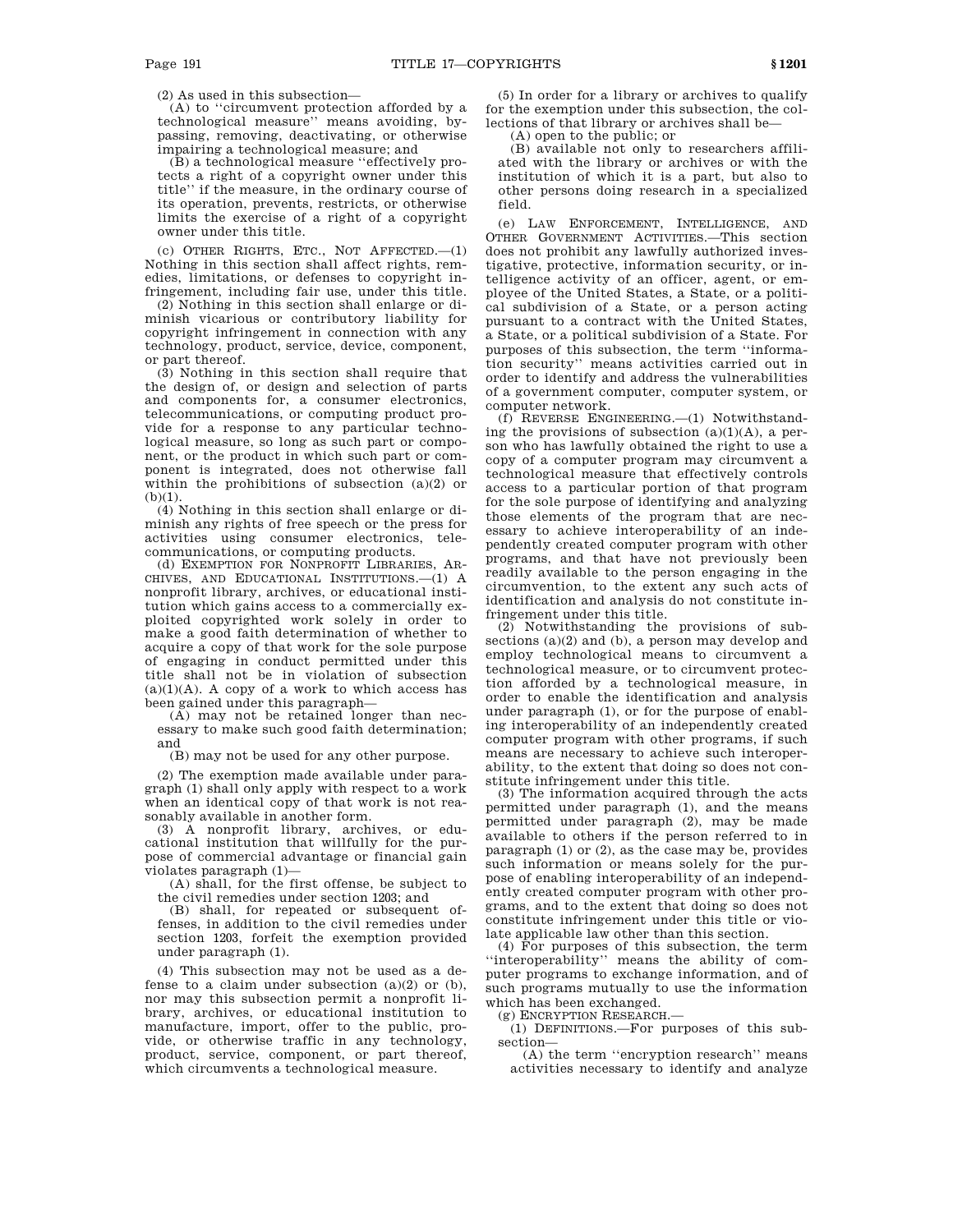flaws and vulnerabilities of encryption technologies applied to copyrighted works, if these activities are conducted to advance the state of knowledge in the field of encryption technology or to assist in the development of encryption products; and

(B) the term ''encryption technology'' means the scrambling and descrambling of information using mathematical formulas or algorithms.

(2) PERMISSIBLE ACTS OF ENCRYPTION RE-SEARCH.—Notwithstanding the provisions of subsection  $(a)(1)(A)$ , it is not a violation of that subsection for a person to circumvent a technological measure as applied to a copy, phonorecord, performance, or display of a published work in the course of an act of good faith encryption research if—

(A) the person lawfully obtained the encrypted copy, phonorecord, performance, or display of the published work;

(B) such act is necessary to conduct such encryption research;

(C) the person made a good faith effort to obtain authorization before the circumvention; and

(D) such act does not constitute infringement under this title or a violation of applicable law other than this section, including section 1030 of title 18 and those provisions of title 18 amended by the Computer Fraud and Abuse Act of 1986.

(3) FACTORS IN DETERMINING EXEMPTION.—In determining whether a person qualifies for the exemption under paragraph (2), the factors to be considered shall include—

(A) whether the information derived from the encryption research was disseminated, and if so, whether it was disseminated in a manner reasonably calculated to advance the state of knowledge or development of encryption technology, versus whether it was disseminated in a manner that facilitates infringement under this title or a violation of applicable law other than this section, including a violation of privacy or breach of security;

(B) whether the person is engaged in a legitimate course of study, is employed, or is appropriately trained or experienced, in the field of encryption technology; and

(C) whether the person provides the copyright owner of the work to which the technological measure is applied with notice of the findings and documentation of the research, and the time when such notice is provided.

(4) USE OF TECHNOLOGICAL MEANS FOR RE-SEARCH ACTIVITIES.—Notwithstanding the provisions of subsection (a)(2), it is not a violation of that subsection for a person to—

(A) develop and employ technological means to circumvent a technological measure for the sole purpose of that person performing the acts of good faith encryption research described in paragraph (2); and

(B) provide the technological means to another person with whom he or she is working collaboratively for the purpose of conducting the acts of good faith encryption research described in paragraph (2) or for the purpose of having that other person verify his or her acts of good faith encryption research described in paragraph (2).

(5) REPORT TO CONGRESS.—Not later than 1 year after the date of the enactment of this chapter, the Register of Copyrights and the Assistant Secretary for Communications and Information of the Department of Commerce shall jointly report to the Congress on the effect this subsection has had on—

(A) encryption research and the development of encryption technology;

(B) the adequacy and effectiveness of technological measures designed to protect copyrighted works; and

(C) protection of copyright owners against the unauthorized access to their encrypted copyrighted works.

The report shall include legislative recommendations, if any.

(h) EXCEPTIONS REGARDING MINORS.—In applying subsection (a) to a component or part, the court may consider the necessity for its intended and actual incorporation in a technology, product, service, or device, which—

(1) does not itself violate the provisions of this title; and

(2) has the sole purpose to prevent the access of minors to material on the Internet.

(i) PROTECTION OF PERSONALLY IDENTIFYING IN-FORMATION.—

(1) CIRCUMVENTION PERMITTED.—Notwithstanding the provisions of subsection  $(a)(1)(A)$ , it is not a violation of that subsection for a person to circumvent a technological measure that effectively controls access to a work protected under this title, if—

(A) the technological measure, or the work it protects, contains the capability of collecting or disseminating personally identifying information reflecting the online activities of a natural person who seeks to gain access to the work protected;

(B) in the normal course of its operation, the technological measure, or the work it protects, collects or disseminates personally identifying information about the person who seeks to gain access to the work protected, without providing conspicuous notice of such collection or dissemination to such person, and without providing such person with the capability to prevent or restrict such collection or dissemination;

(C) the act of circumvention has the sole effect of identifying and disabling the capability described in subparagraph (A), and has no other effect on the ability of any person to gain access to any work; and

(D) the act of circumvention is carried out solely for the purpose of preventing the collection or dissemination of personally identifying information about a natural person who seeks to gain access to the work protected, and is not in violation of any other law.

(2) INAPPLICABILITY TO CERTAIN TECHNO-LOGICAL MEASURES.—This subsection does not apply to a technological measure, or a work it protects, that does not collect or disseminate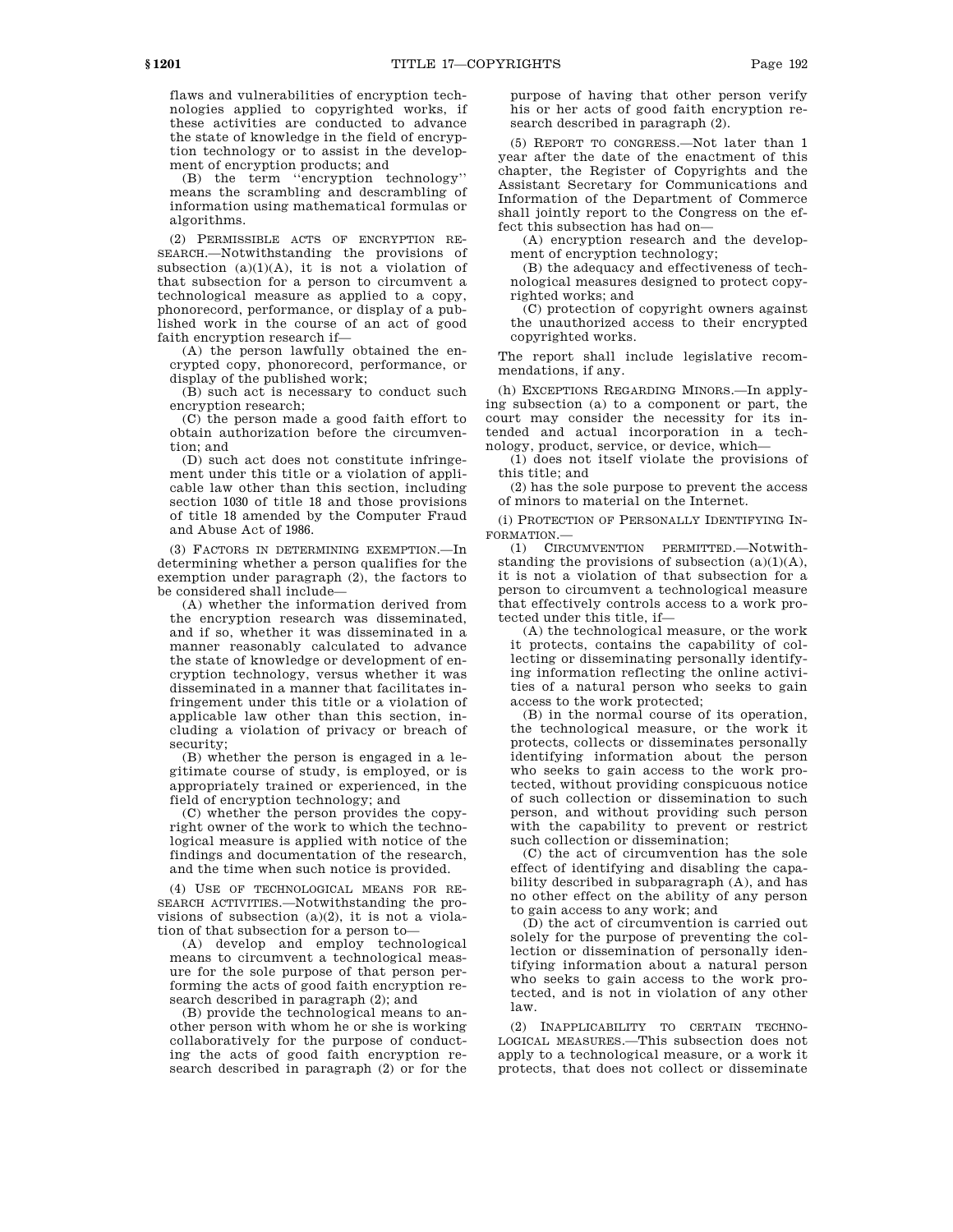personally identifying information and that is disclosed to a user as not having or using such capability.

(j) SECURITY TESTING.—

(1) DEFINITION.—For purposes of this subsection, the term "security testing" means accessing a computer, computer system, or computer network, solely for the purpose of good faith testing, investigating, or correcting, a security flaw or vulnerability, with the authorization of the owner or operator of such computer, computer system, or computer network.

(2) PERMISSIBLE ACTS OF SECURITY TESTING.— Notwithstanding the provisions of subsection  $(a)(1)(A)$ , it is not a violation of that subsection for a person to engage in an act of security testing, if such act does not constitute infringement under this title or a violation of applicable law other than this section, including section 1030 of title 18 and those provisions of title 18 amended by the Computer Fraud and Abuse Act of 1986.

(3) FACTORS IN DETERMINING EXEMPTION.—In determining whether a person qualifies for the exemption under paragraph (2), the factors to be considered shall include—

(A) whether the information derived from the security testing was used solely to promote the security of the owner or operator of such computer, computer system or computer network, or shared directly with the developer of such computer, computer system, or computer network; and

(B) whether the information derived from the security testing was used or maintained in a manner that does not facilitate infringement under this title or a violation of applicable law other than this section, including a violation of privacy or breach of security.

(4) USE OF TECHNOLOGICAL MEANS FOR SECU-RITY TESTING.—Notwithstanding the provisions of subsection (a)(2), it is not a violation of that subsection for a person to develop, produce, distribute or employ technological means for the sole purpose of performing the acts of security testing described in subsection  $(2)$ ,<sup>1</sup> provided such technological means does not otherwise violate section<sup>2</sup> (a)(2).

(k) CERTAIN ANALOG DEVICES AND CERTAIN TECHNOLOGICAL MEASURES.—

(1) CERTAIN ANALOG DEVICES.—

(A) Effective 18 months after the date of the enactment of this chapter, no person shall manufacture, import, offer to the public, provide or otherwise traffic in any—

(i) VHS format analog video cassette recorder unless such recorder conforms to the automatic gain control copy control technology;

(ii) 8mm format analog video cassette camcorder unless such camcorder conforms to the automatic gain control technology;

(iii) Beta format analog video cassette recorder, unless such recorder conforms to

the automatic gain control copy control technology, except that this requirement shall not apply until there are 1,000 Beta format analog video cassette recorders sold in the United States in any one calendar year after the date of the enactment of this chapter;

(iv) 8mm format analog video cassette recorder that is not an analog video cassette camcorder, unless such recorder conforms to the automatic gain control copy control technology, except that this requirement shall not apply until there are 20,000 such recorders sold in the United States in any one calendar year after the date of the enactment of this chapter; or

(v) analog video cassette recorder that records using an NTSC format video input and that is not otherwise covered under clauses (i) through (iv), unless such device conforms to the automatic gain control copy control technology.

(B) Effective on the date of the enactment of this chapter, no person shall manufacture, import, offer to the public, provide or otherwise traffic in—

(i) any VHS format analog video cassette recorder or any 8mm format analog video cassette recorder if the design of the model of such recorder has been modified after such date of enactment so that a model of recorder that previously conformed to the automatic gain control copy control technology no longer conforms to such technology; or

(ii) any VHS format analog video cassette recorder, or any 8mm format analog video cassette recorder that is not an 8mm analog video cassette camcorder, if the design of the model of such recorder has been modified after such date of enactment so that a model of recorder that previously conformed to the four-line colorstripe copy control technology no longer conforms to such technology.

Manufacturers that have not previously manufactured or sold a VHS format analog video cassette recorder, or an 8mm format analog cassette recorder, shall be required to conform to the four-line colorstripe copy control technology in the initial model of any such recorder manufactured after the date of the enactment of this chapter, and thereafter to continue conforming to the four-line colorstripe copy control technology. For purposes of this subparagraph, an analog video cassette recorder ''conforms to'' the four-line colorstripe copy control technology if it records a signal that, when played back by the playback function of that recorder in the normal viewing mode, exhibits, on a reference display device, a display containing distracting visible lines through portions of the viewable picture.

(2) CERTAIN ENCODING RESTRICTIONS.—No person shall apply the automatic gain control copy control technology or colorstripe copy control technology to prevent or limit consumer copying except such copying—

(A) of a single transmission, or specified group of transmissions, of live events or of

<sup>&</sup>lt;sup>1</sup> So in original. Probably should be subsection  $((a)(2))$ .

<sup>2</sup>So in original. Probably should be ''subsection''.